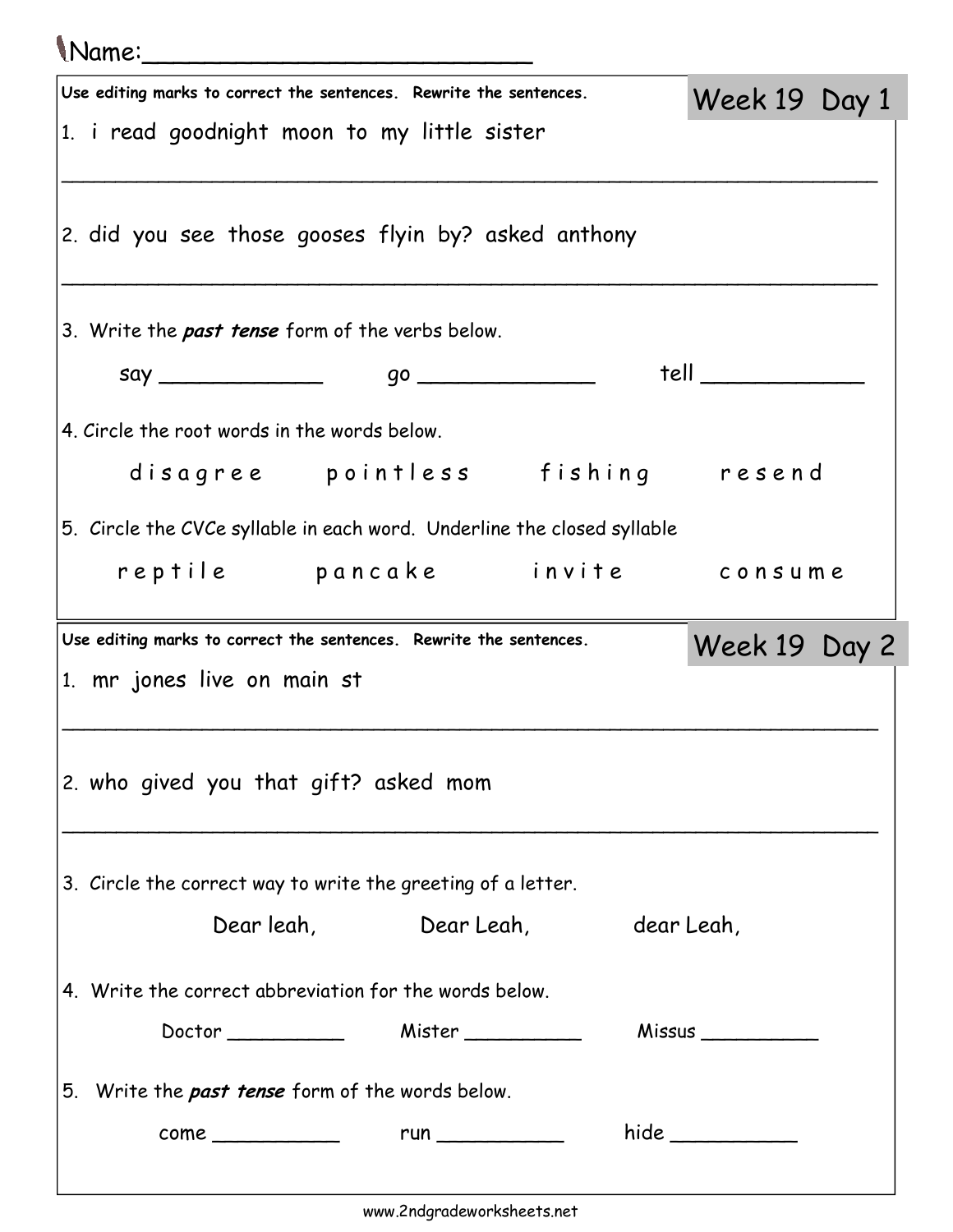## Name:\_\_\_\_\_\_\_\_\_\_\_\_\_\_\_\_\_\_\_\_\_\_\_\_\_

| Use editing marks to correct the sentences. Rewrite the sentences.                         |                                   |                | Week 19 Day 3         |  |  |
|--------------------------------------------------------------------------------------------|-----------------------------------|----------------|-----------------------|--|--|
| 1. we was going to play out side so it were too cold                                       |                                   |                |                       |  |  |
| 2. four mans was workin on the roof of sarahs house                                        |                                   |                |                       |  |  |
| 3. Write the 2 correct helping verbs on the line. (have, has, had, am, are, is, was, were) | I ____/___ waiting for the bus.   |                |                       |  |  |
| 4. Write the <i>plural form</i> on the line next to each word.                             |                                   |                |                       |  |  |
|                                                                                            |                                   |                |                       |  |  |
| 5. Write the past tense form of the verbs below.                                           |                                   |                |                       |  |  |
|                                                                                            |                                   |                | tell                  |  |  |
| Use editing marks to correct the sentences. Rewrite the sentences.                         |                                   |                | Week 19 Day 4         |  |  |
| 1. we goed to gulf shores, Alabama for vacation                                            |                                   |                |                       |  |  |
| 2. does it feel coldest than it was yesterday? asked lyla                                  |                                   |                |                       |  |  |
| 3. Circle the correct way to write the closing of a letter.                                |                                   |                |                       |  |  |
| josie                                                                                      | Your friend your friend,<br>josie |                | Your friend,<br>Josie |  |  |
| 4. Write the word that goes with the abbreviation.                                         |                                   |                |                       |  |  |
| Ave.                                                                                       | St.                               |                | Mr. _____________     |  |  |
| 5. Circle the root word in the words below.                                                |                                   |                |                       |  |  |
| loudly                                                                                     | bumpy                             | doable dislike |                       |  |  |
|                                                                                            |                                   |                |                       |  |  |